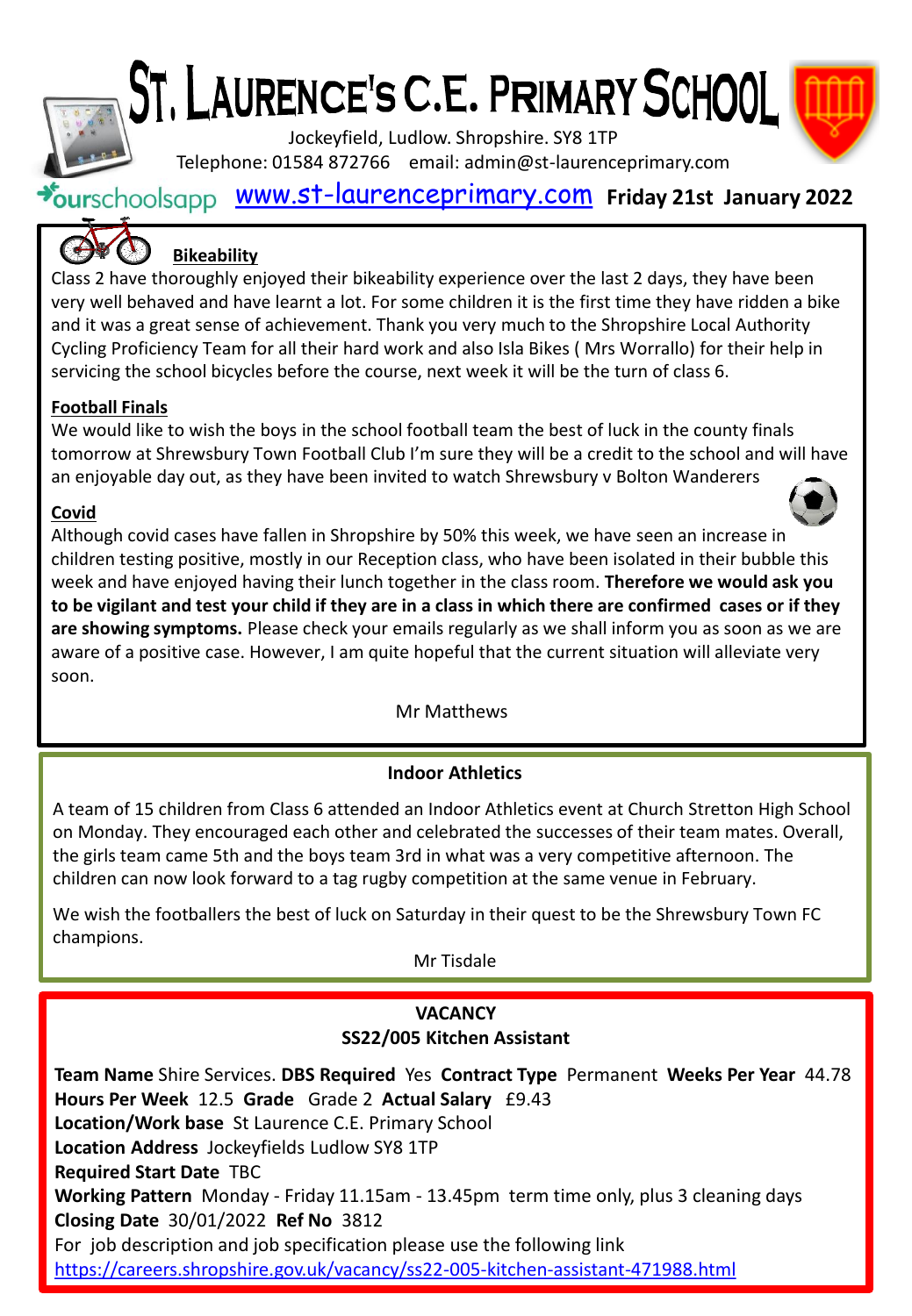| <b>Diary Dates</b> |                                               |
|--------------------|-----------------------------------------------|
| January            |                                               |
| 22 <sup>nd</sup>   | Football @ Shrewsbury Town (selected team)    |
| 25 <sup>th</sup>   | Y3, Y4 & Y5 Stepping Out                      |
| 26 <sup>th</sup>   | Year 3 Swimming                               |
| 26 <sup>th</sup>   | Year 6 Bike-ability                           |
| 27 <sup>th</sup>   | Year 6 Bike-ability                           |
| 28 <sup>th</sup>   | Year 6 Bike-ability                           |
| 31 <sup>st</sup>   | KS2 Sports Festival PM (selected team)        |
| <b>February</b>    |                                               |
| 1 <sup>st</sup>    | Y3, Y4 & Y5 Stepping Out                      |
| 2 <sub>nd</sub>    | Year 3 swimming                               |
| <b>gth</b>         | Year 3 Swimming                               |
| 14 <sup>th</sup>   | KS2 Tag Rugby (team selected)                 |
| 15 <sup>th</sup>   | Year 3 Swimming                               |
| 18 <sup>th</sup>   | <b>PD Day</b>                                 |
| <b>March</b>       |                                               |
| 2 <sub>nd</sub>    | Year 4 Swimming                               |
| 7 <sup>th</sup>    | KS2 Football (team selected)                  |
| gth                | Year 4 Swimming                               |
| 16 <sup>th</sup>   | Year 4 Swimming                               |
| 18 <sup>th</sup>   | KS2 Cross country (team selected)             |
| 23 <sup>rd</sup>   | Year 4 swimming                               |
| 30 <sup>th</sup>   | Year 4 Swimming<br><b>Calendar</b>            |
| April              | $1\quad 2$<br>7 8 9 10                        |
| 4 <sup>th</sup>    | 1617<br>Y3 / Y4 Curling/Archery<br>14 15 10   |
| 6 <sup>th</sup>    | 20 21 22 23 24 25<br>Year 4 Swimming<br>27 28 |

#### **Changes to the self-isolation period for those who test positive for COVID-19**

From Monday 17 January, people who are self-isolating with COVID-19 will have the option to reduce their isolation period after 5 full days if they test negative with a lateral flow device (LFD) test on both day 5 and day 6 and they do not have a temperature. For example, if they test negative on the morning of day 5 and the morning of day 6, they can return to their education or childcare setting immediately on day 6.

The first test must be taken no earlier than day 5 of the self-isolation period, and the second must be taken the following day. All test results should be [reported to NHS Test and Trace.](https://www.gov.uk/report-covid19-result?utm_source=14%20January%202022%20C19&utm_medium=Daily%20Email%20C19&utm_campaign=DfE%20C19)

If the result of either of their tests is positive, they should continue to self-isolate until they get negative results from two LFD tests on consecutive days or until they have completed 10 full days of self-isolation, whichever is earliest.

Anyone who is unable to take LFD tests or anyone who continues to have a temperature will need to complete the full 10 day period of self-isolation.

Further [information on self-isolation for those with COVID-19](https://www.gov.uk/government/news/self-isolation-for-those-with-covid-19-can-end-after-five-full-days-following-two-negative-lfd-tests?utm_source=14%20January%202022%20C19&utm_medium=Daily%20Email%20C19&utm_campaign=DfE%20C19) is available.